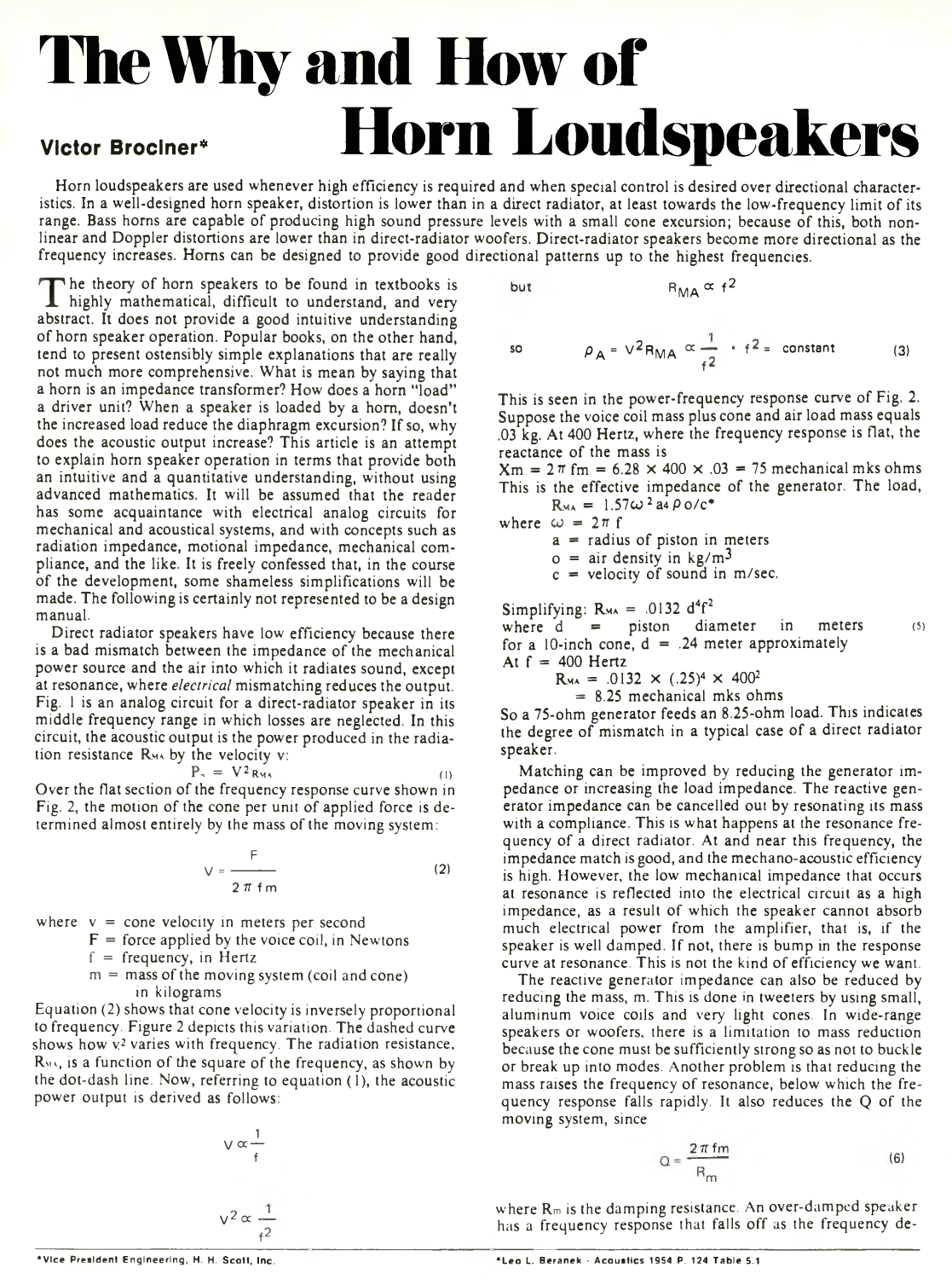creases. All of these factors are undesirable consequences of excessive lowering of mass.

This leaves the factor  $R_{M+}$ —the radiation resistance. Since  $R_{\text{M}_2}$  increases proportionally to the area of the speaker, it is a simple matter to make it larger. But increasing the size of the cone raises its mass; rather rapidly, in fact, because the thickness has to be increased as well to maintain adequate stiffness. This works to counteract the increased efficiency obtained by the larger cone. Also, as examination of the fre quency response curve of Fig. 2 discloses, the point at which the high-frequency response falls off is lower the greater the cone diameter. For a theoretically perfect piston, the drop in response begins at  $f = 8600/d$  where d is the piston diameter in inches. Thus, a 10-inch piston begins to drop in response at 860 Hertz a 15-inch diameter results in a 573-Hertz transition point, and so on ----- downwards.

# **Increasing Radiation Resistance**

If we could somehow man ige to persuade a cone to produce plane waves, the radiation resistance would be 407 mechanical mks ohms per square meter of radiating area. A 10-inch cone, with an area of .05 square meter, would then work into  $407 \times$ 05 or 24 ohms which is certainly more favorable than the 8.25 ohms calculated in the example given above. We know that sound that is not too high in frequency is propagated as a plane wave along an infinitely long pipe. We could presumably get better efficiency by coupling the speaker to such a pipe. However, we might not care to wait around until the sound emerged from the pipe! What about a very long, but not infinite, pipe? The load on the speaker would be favorable, but now, at the mouth of the pipe we face much the same situation as we had with the speaker radiating directly.

The only way around this problem is somehow to attain a larger area at the point of transfer of sound from the pipe to the surrounding air. Fig. 3 shows a way of doing this. The expanding passage employed is called a horn.

To determine exactly how a horn works even with simplifying assumptions, requires abstruse mathematical treatment. However, there is a simplified approach which, although anything but rigorous, can convey a rather good idea of what goes on in a horn. Let us consider the propagation of a plane sound wave through a small pipe that feeds a larger one as shown in Fig. 4. Assume that both pipes are infinite in length. The acoustic resistance of the small pipe is 407 Si mechanical mks ohms, S, being its cross-sectional area in square meters The large pipe has an acoustic resistance of  $407S<sub>2</sub>$ . The resistances are not matched at the junction, so some reflection takes place, and not all of the power is transmitted from one pipe to the other.

The ratio of power transmitted is

 $r_p = \frac{4r_s}{(1+r_s)^2}$  $(7)$  $r_s = \frac{52}{s}$ 

where



\*It is not correct to couple steps together like this because there is an impedance mismatch, but in this case the end justifies the means



Fig. 1-Mechanical analog circuit of direct radiator loudspeaker with a constant current drive. Frictional losses are assumed as zero.  $F =$  force exerted by voice coil in Newtons;  $I =$  length of voice coil conductor in meters;  $i =$  current in voice coil in amperes; mc  $=$  mass of voice coil and cone in  $kilograms$ ;  $mma = equivalent$  mass of air load in kilograms, and  $R_{MA}$  = radiation resistance in mks mechanical ohms.



Fig. 2-Calculated performance of piston as direct radiator.



| Total |
|-------|
| Гp    |
| .89   |
| .94   |
| .97   |
| 98    |
|       |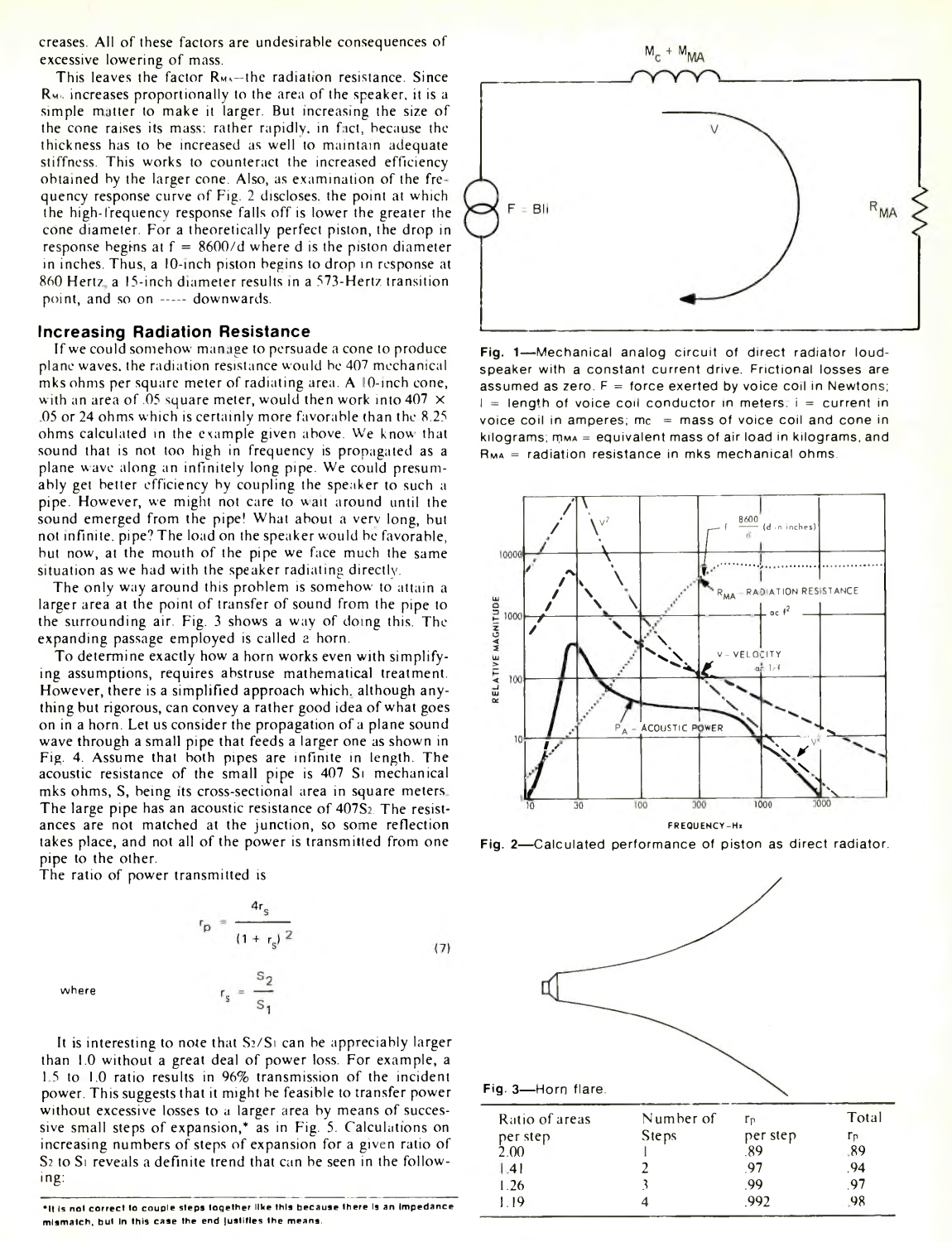

**Fig. 4**— Acoustic power transmission through stepped pipe.  $S_1$ ,  $S_2$  = cross-sectional areas; P<sub>1</sub>, P<sub>2</sub> = power transmitted, and  $r_P = P_2/P_1$ .



**Fig. 5—** Limit of successively larger numbers of steps of expansion of a pipe for identical initial and final diameters.



**Fig. 6**— Expansion rates of various types of horns. S = area at distance X from throat;  $Sr =$  throat area. Parabolic:  $S = Sr$  $(1 + X/X<sub>0</sub>)$ ; Conical: S= S $\tau$ (1 + X $\bar{\tau}$ X<sub>0</sub>) 2; Exponential: S = S $\tau$ emx; Bessel:  $S = S_T (X + X_0)$ m; Catenoidal:  $S = S_T (e_{M}x + e_{-M}x)$ ; Hyperbolic:  $S = S_T(\cos H X/X_0 + T \sin X/X_0)$  2 T is less than 1.

In all four cases, the ratio of output area to input area is 2.00 and it is evident that increasing the number of steps raises the efficiency of transmission. The trend appears to indicate that the limit of a continuous curve is 100% transmission. Now. if the far end of the pipe can be made large enough so that it produces plane waves, just as plane waves would be radiated by a large piston, the finite pipe behaves like an infinite pipe. There is no problem at the far end, power is transmitted 100% along the pipe (except for frictional losses) and the desired increased load is obtained on the diaphragm of the driving speaker. The device we have "invented" is a horn; the end near the speaker is called the *throat* and the far end the *mouth.*

#### **Horns: Infinite and Finite**

The shape of a horn is expressed by a mathematical formula indicating the ratio of the horn cross-sectional area at a given distance, x, from the horn throat, to the area of the horn mouth. The most widely used horn is is *exponential*:

$$
\frac{s_2}{s_1} = e^{mx}
$$
 (8)

where  $S_2$  = mouth area

 $S_1$  = throat area

 $m =$ flare constant

 $x =$  distance from throat

In this type of horn, each increment of distance results in a constant ratio of areas:<br>If  $S_2 = S_1 e^{inx}$ 

 $S_2 = S_1 e^{inx}$ 

then, for an increase of x in distance

$$
S_2 = S_1 e^{m(x + \Delta x)} = S_1 (e^{mx} \cdot e^{m\Delta x})
$$

$$
= S_1 e^{mx} \cdot e^{m\Delta x}
$$

$$
S_2/S_1 = e^{m\Delta x} \text{ is a constant}
$$

This is the type of horn we developed as a limit of the stepped pipe as the number of steps per unit distance increased indefinitely. Other useful horn shapes are Bessel, catenoidal, conical, hyperbolic, and parabolic. These are all shown in Fig. 6. The conical horn is the oldest form of artifical horn, seen in megaphones. The oldest natural form is approximately paraboloidal, consisting of a pair of cupped hands held before the mouth. Paraboloidal horns are used, in segments of different flare rates, to approximate horns of other expansion laws, in low-frequency horns. Many folded bass horns, which are usually made of wood, use a succession of short sections with a pair of parallel sides, the other pair expanding linearly. The area of such a horn section follows a parabolic law of expansion.

The hyperbolic and Bessel horns are families of horns, the exact curve depending on the values of certain parameters. The hyperbolic horn becomes exponential when  $T = 1$ , and catenoidal when  $T = 0$ . The Bessel horn becomes conical when  $m = 1$ .

Fig. 7, shows a comparison between the radiation resistance of a loudspeaker radiating directly into the air and the same unit working into an exponential horn. There is a large increase in radiation resistance at frequencies below the knee of the curve for the direct radiator, and none at all for high frequencies. The lack of improvement at the top end is not surprising when one realizes that a direct radiator produces virtually plane waves at high frequencies. These can be visualized as emerging as a beam from the speaker without being affected by the horn walls.

All of the curves go to very low values of radiation resistance as the frequency is decreased below a certain point. In an exponential horn, for example, the radiation resistance becomes zero when:

$$
fc = mc/4 \pi
$$
 (9)

where  $fc = cut-off frequency$ 

 $c = speed of sound$  $m =$  flaring constant.

The radiation resistance does not actually go down to zero,

but retains a small finite value, not given by the usual horn formula because of the simplifying assumptions adopted in its derivation. At  $\sqrt{2}$  fc, R<sub>M</sub> is  $1/\sqrt{2}$  of its ultimate value. A horn driven by a piston whose velocity is independent of frequency has a sound pressure level that is down 3 dB at this frequency.

A convenient, if approximate concept, is that below the cut-off frequency the air in the horn does not propagate as a travelling wa\e but simply oscillates in the horn so that the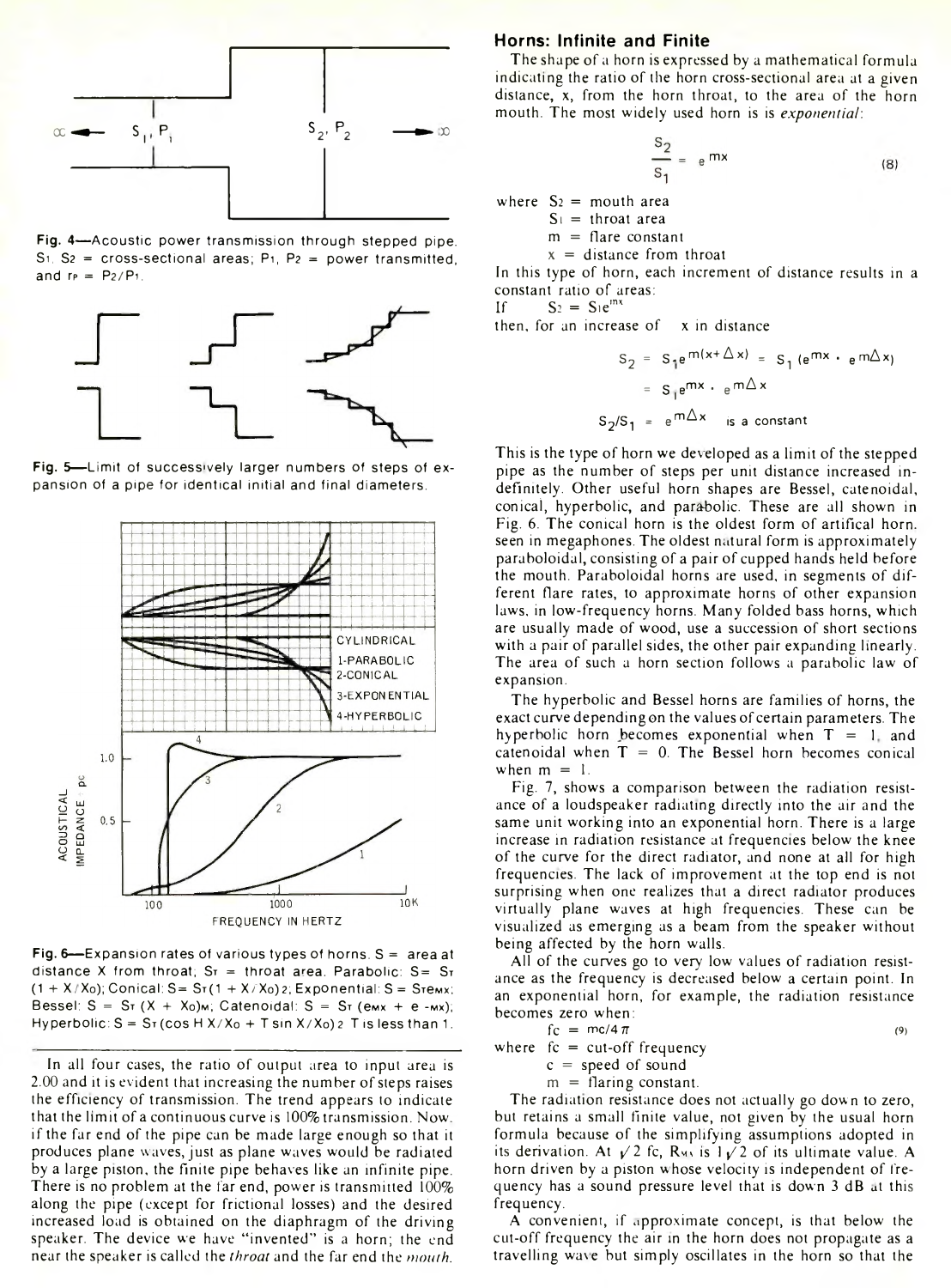#### (Continued from page 18 )

pressures in all planes at right angles to the horn axis are in phase. Under these conditions the air acts like a moving mass.

As a matter of fact, the air in the horn does not move exactly in phase with the driving pressure even in its working range; in other words, the acoustic impedance looking into the horn throat is not a pure resistance. The formula for the throat reactance is:

$$
X_{\text{MA}} = \frac{\rho c^2 m}{S_T 4 \pi f}
$$
 (10)

in which, be it noted, the frequency term is in the denominator. The reactance is positive, which leads one to conceive of it as a mass reactance, but it *decreases* as the frequency increases, as does a capacitance. Actually, the reactance is that of a negative capacitance. It acts to decrease the velocity for a given applied force, reducing acoustic output.

There is another limitation at low-frequencies as well, which is not shown by the curves of radiation resistance (Fig. 6) because these are based on horns of infinite length. It may be recalled that in developing the horn via the stepped pipe, it was stated that the mouth size had to be great enough for the assumption that it radiated plane waves.

Adequate "mouth loading" is generally considered to be provided when the circumference of the horn is equal to a wavelength, or  $\pi d = \lambda$ . This is somewhat easier to deal with in terms of frequency:  $f = c/\lambda$  where c is the speed of sound. The resulting expression is:

$$
d = \frac{c}{\pi f}
$$

For d in inches,  $d = 4300/f$ . This is exactly one ocatve below the frequency at which the radiation resistance curve of a direct radiator has its knee. (See Fig. 2)

The formula provides some discouraging information. For example, a horn that performs well down to 43 Hertz has to be over 8 feet in diameter! Fortunately one can live with considerably less than perfect mouth loading. Also, the use of room walls and floor as reflectors increases the effective area. Bass horns designed to fit into the corner of a room work very well with equivalent mouth diameters not much greater than 2 feet.

If we now consider the frequency response of the simple horn speaker in the midfrequency range we find that we do not obtain a flat frequency response.

At 400 Hertz we found the mass reactance to be 75 mks mechanical ohms; by means of the horn the radiation resistance load was increased to 24 ohms, but this still leaves the mass largely in control of the veolcity (See Fig. 1). Meanwhile, the radiation resistance has become *independent* of the frequency (See Fig. 7). Since the velocity v still decreases with increasing frequency and R<sub>MA</sub> remains constant, the formula  $P_y = v^2 R_{\text{MA}}$  tells us that the response falls toward the high-frequency end. If R<sub>MA</sub> is frequency-independent, v must be constant as well. This condition can be approached if RMA is much greater than the mass reactance.

RMA can be increased still more if the speaker is coupled to the horn by means of a stepped-down pipe as in Fig. 8. Now the speaker looks into a mechanical resistance

$$
R_{\rm S} = \frac{\rm s_D^2}{\rm s_T} \ \rho \, \rm c \tag{11}
$$

where  $S_p$  = the diaphragm area

and  $S_{\text{t}} =$  the throat area

If  $S_D/S_1 = 4$ ;  $R_S = 4 \times 24 \times 96$  mks mechanical ohms which approaches the condition we want of resistance-determined cone velocity. With true resistance control, the response is flat in the mid-frequency region. The variation with frequency of the response - determining parameters as

well as the response curve itself, are shown in Fig. 9a, and the analog circuit in 9b.

As the frequency increases, the mass reactance begins to predominate in determining the velocity, which decreases. The power output drops at a rate of 6 dB per octave. Eventually. the compliance of the front air chamber Cc begins to act like a shunt across the radiation resistance R<sub>MA</sub>, and response falls rapidly. If the low-pass filter formed by ms and C is proportioned so that it is suitably mis-matched. the response in the region immediately below A can be elevated as shown by the dot-dash line with response falling above this point at a rate of 12 dB per octave. See Fig. 9c. At low frequencies the response falls because  $X_{M+}$ , as has been pointed out, is a negative capacitance, whose reactance increases, decreasing the diaphragm velocity. Hov ever, if the speaker resonance is placed near the horn cut-off frequency, the speaker compliance can be made to cancel out the negative compliance of the horn, removing this restriction and increasing the bass response. In high-compliance woofers, the required lower value of compliance can be obtained bv enclosing the rear of the speaker in a very tight box

#### **Efficiency**

We have found that adding a horn to speaker unit improves the impedance m itching and increases the power output for a given driving force of the voice coil. What about the efficiency? Let us simplify the problem bv considering the frequency range over which the cone motion is resistance-controlled. and neglect losses due to friction. The efficiency under these idealized conditions is called the initial ef ficiency.

The force exerted bv the voice coil

$$
F = \text{Bli}
$$
\nwhere  $F$  is in Newtons

\n(12)

 $B =$  magnetic flux density in Webers/square meter.

 $1$  = length of voice coil conductor in meters

The cone velocity

$$
V = F / R_{\text{WA}} \tag{1}
$$

where v is in meters/second  $R_{\text{MA}}$  = radiation resistance in mks mechanical ohms. Substituting from (12) to (13),

$$
V = \frac{B \ell i}{R_{\text{MA}}}
$$

Using the formula for acoustic power

$$
P_A = V^2 R_{MA} = \frac{B^2 l^2}{R_{MA}} \text{ acoustic watts} \qquad (14)
$$

The input power consists of the electrical power dissipated in the voice coil, plus that corresponding to the acoustic power.

$$
P_{E} = i^{2} R_{c} + \frac{B^{2} \ell^{2}}{R_{MA}}
$$
  
=  $i^{2} \frac{R_{c} R_{MA} + B^{2} \ell^{2}}{R_{MA}}$  (15)

Efficiency

$$
\eta = \frac{P_{A}}{P_{E}} = \frac{B^{2} \ell^{2}}{B^{2} \ell^{2} + R_{c} R_{MA}}
$$
(16)

For a 12-inch speaker with  $B^2l^2 = 64$  and  $R<sub>i</sub> = 6$  ohms, and  $R_{MA}$  = 96 ohms as in the horn previously analyzed:

$$
\eta = \frac{64}{64 + 6 \times 96} = 10\%
$$

This is not a startlingly high efficiency, but it is a great deal better than the typical 1% or lower efficiency of a typical highcompliance woofer.

How can efficiency be increased? Equation (16) tells us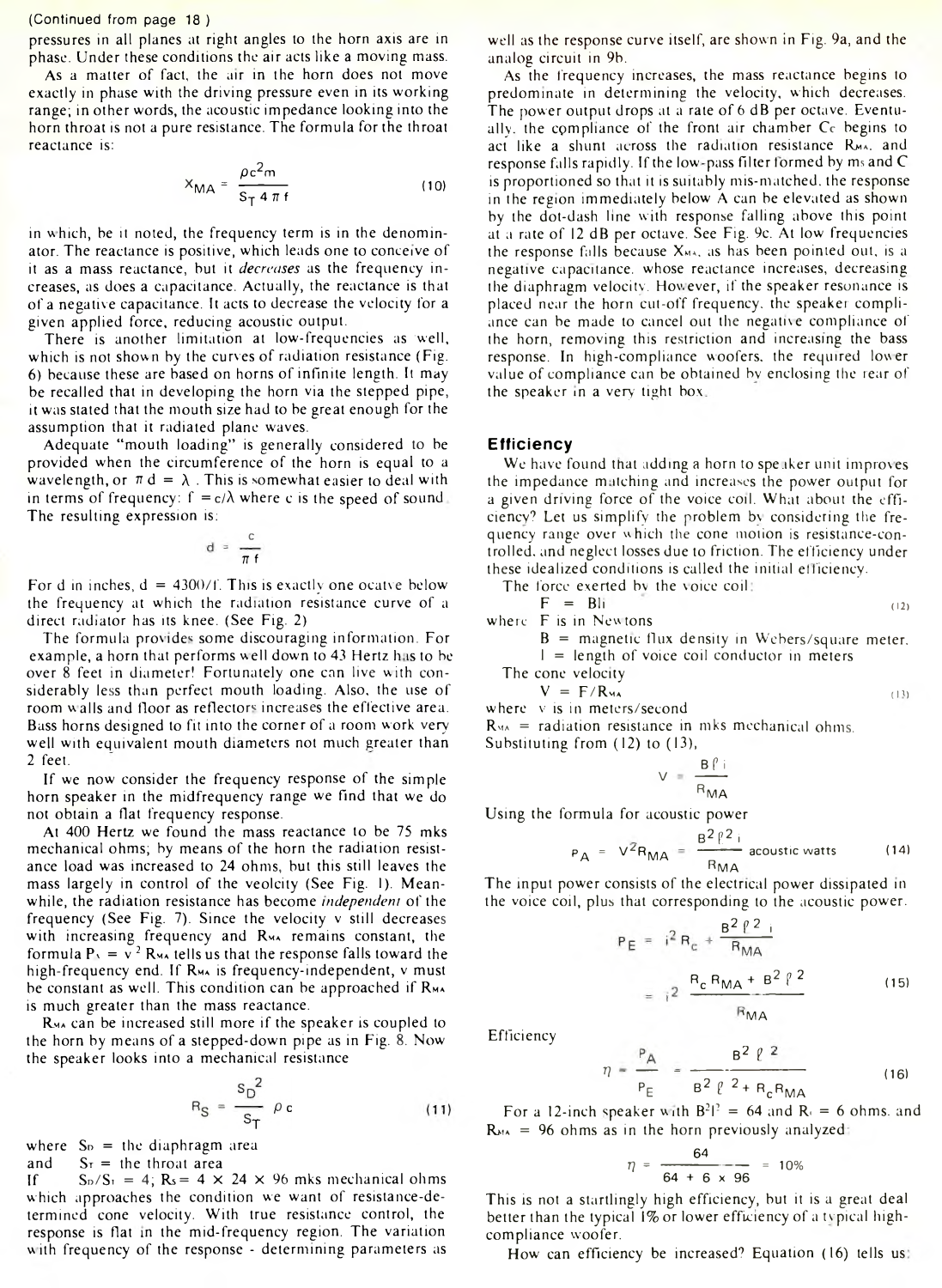

**Fig. 7**— Radiation resistance of exponential horn versus piston in infinite baffle.

Increase the flux density B, the length of voice coil conductor, reduce the voice coil resistance  $Re$ , or reduce the radiation resistance RMM. The first three items are somewhat interdependent. If 1 is increased, Rc is increased, opposing the increased efficiency, unless the wire diameter is increased. If this is done, the air gap must be made greater to accommodate the thicker voice coil, reducing B. Also, the moving mass increases, and its greater reactance opposes the condition of resistance control at a lower frequency, reducing the highfrequency response. It can be seen that a great deal of juggling must be done to obtain the desired performance.

Now for the last factor:  $R_{MA}$ . To increase efficiency, this must be decreased. But the whole point of horn loading was to *increase* Rm». There seems to be a contradiction here. It is the result of the simplifying assumptions. For the direct radiator, we assumed mass control. For this condition. RMA should be as great as possible. The horn efficiency equation was based on resistance control. Here,  $R_{M}$  should be as small as possible. But if R<sub>MA</sub> is made small compared to the mass reactance, the condition of resistance control no longer applies. One would expect an optimum point somewhere in between.

If an intermediate condition is assumed between mass control and resistance control, both elements must be taken into account in the expression for the velocity which now becomes

v = 
$$
\frac{F}{\sqrt{R_{MA}^2 + x_M^2}}
$$
 =  $\frac{B \ell}{\sqrt{R_{MA}^2 + x_M^2}}$  (17)

and 
$$
P_A = v^2 R_{MA} = \frac{B^2 l^2 i^2 R_{MA}}{R_{MA}^2 + x_M^2}
$$
 (18)

Now the input power is the sum of the output power and the power dissipated in the voice coil

$$
P_{E} = i^{2}R_{c} + \frac{B^{2} l_{i}^{2} i^{2} R_{MA}}{R_{MA}^{2} + x_{M}^{2}}
$$
(19)







HORN CHARACTERISTICS-TS





**Fig. 9B**— Horn loudspeaker analog.



**Fig. 9C**— Frequency response of horn speaker.

and 
$$
\eta = \frac{P_A}{\rho_E} = \frac{B^2 l^2 R_{MA}}{R_c (x_M^2 + R_{MA}^2) + B^2 l^2 R_{MA}}
$$
  

$$
\eta = \frac{B^2 l^2}{B^2 l^2 + \frac{R_c (x_M^2 + R_{MA}^2)}{R_{MA}}}
$$
(20)  
In this expression,  $\eta$  is maximum when

In this expression, *V* is maximum when

$$
\frac{x_M^2 + R_{MA}^2}{R_{MA}}
$$

is a minimum as Rmi varies.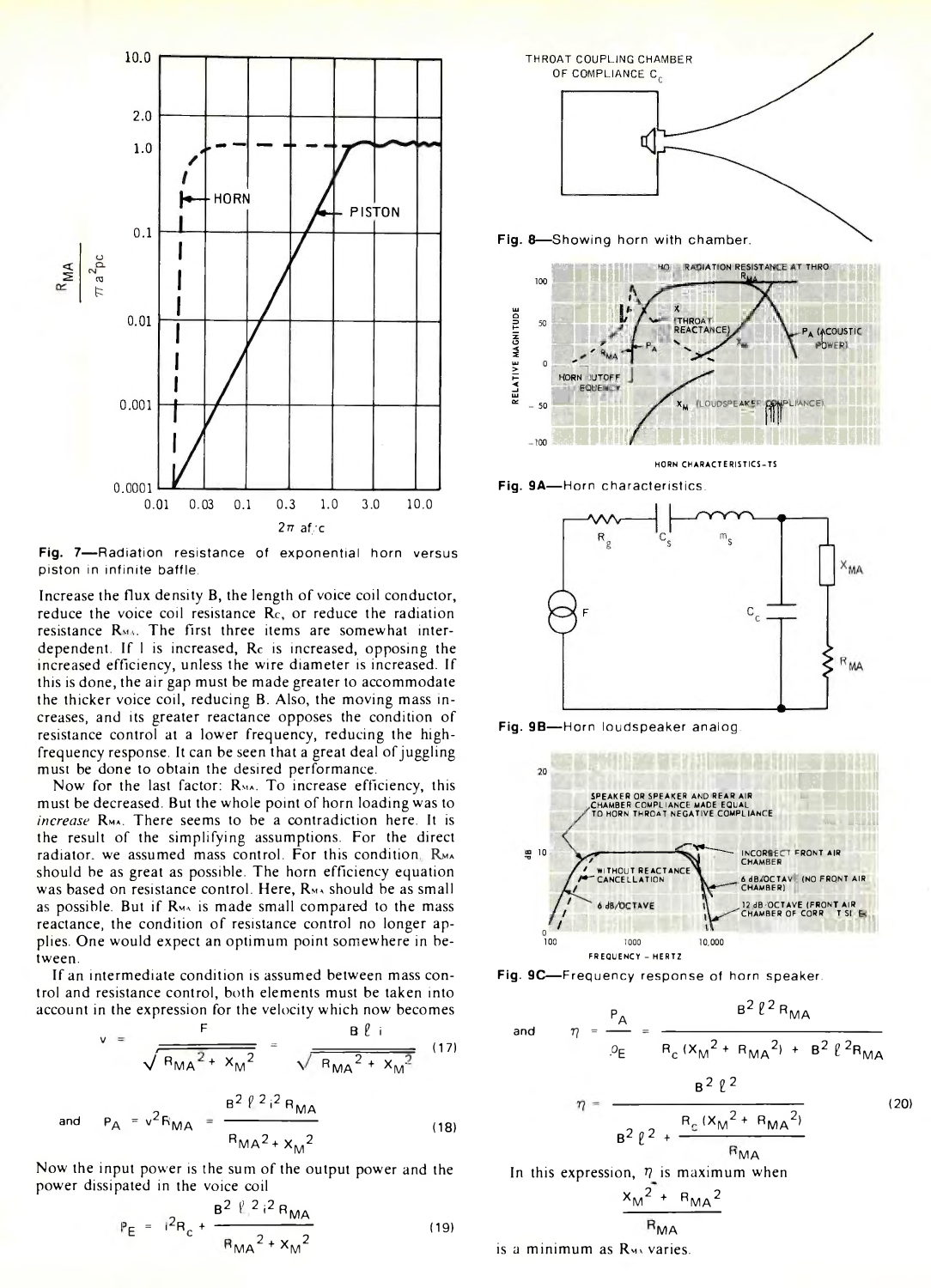

**Fig. 10**— Analog circuit of horn loudspeaker operated from constant-voltage source. The horn throat reactance is assumed to be cancelled out by the speaker compliance.

This occurs when  $R_{\text{max}} = X_M$ . Then the maximum possible value of efficiency.

$$
\eta_{\text{MAX}} = \frac{B^2 \ell^2}{B^2 \ell^2 + 2 R_c X_M}
$$
\nwhere 
$$
X_M = 2 \pi \text{ fm}
$$
 (21)

Since X<sub>M</sub> varies with frequency we can select f to produce a maximum anywhere we please as long as  $X_M = R_{M \setminus M}$  at some point on the flat part of the curve of  $R_{MAX}$  vs. f.

Assume that this point is 50 Hz. Then for a .03 Kg moving system  $X_M = 2 \pi \times 50 \times 0.03 = 9.9$  mks mechanical ohms. If this is matched by making  $R_{\text{MA}} = 9.9$  ohms also, then for the speaker previously considered as a direct radiator:

$$
\eta = \frac{64}{64 + 2 \times 6 \times 9.9} = 41\%
$$

For the same system at 500 Hz,  $X_M = 2 \pi \times 500 \times 0.03 =$ 99 mks mechanical ohms. However R<sub>MA</sub> is fixed at 9.9 ohms. Now

$$
\eta = \frac{64}{64 + \frac{6(99^2 + 9.9^2)}{9.9}}
$$
 = 1.1%

The high efficiency at 50 Hz has been obtained at the expense of a response that drops rapidly as frequency increases. This is an illustration of the concept of gain-bandwidth product. As the required bandwidth increases the efficiency goes down.

There is still another method of obtaining high efficiency that can be derived from equation (21). This is to reduce Xm by decreasing the moving mass. One way to accomplish this is to use a smaller cone. This is feasible because high values of Rma can be obtained by means of the horn rather than through the use of a large radiating area.

#### **Constant-Voltage Operation**

In all the previous calculations it was assumed that the loudspeaker was operated from a constant-current source. This assumption brings about a considerable simplification in the formulas and provides a valid expression for efficiency. However, it does not provide a correct expression for the frequency response of the loudspeaker as actually used: From an essentially constant-voltage source. The reason is that the electric impedance varies with frequency. Because of this, the input power also varies with frequency.

The mechanical analog circuit of the loudspeaker must be modified from that of Fig. 1 when a constant-voltage amplifier is used. The revised circuit is shown in Fig. 10.

M is the mass of the moving system and  $\mathbb{R}_{M}$  the radiation resistance in mechanical units as before. The series resistance represents the effect of the voice coil resistance. Its value is derived as follows: Think of a loudspeaker whose voice coil motion is blocked by some means. If  $v = 0$ , there must be an open circuit in the loop shown in the figure. This corresponds to the manner in which we would measure the open-circuit voltage in an electric circuit. On the electrical side, there is no counter-e.m.f. generated since there is no motion of the voice coil. The only current-determining element in the circuit is Rc, the voice coil resistance. So  $i = E/R$ cwhere E is the amplifier output voltage. Substituting in the expression for

$$
F = B1i \qquad F = B1E
$$

Now consider what happens if the loudspeaker is operated into a vacuum and there is no friction. Nothing opposes the motion of the cone. This corresponds to a short-circuit across A-B. In the mechanical circuit  $v = F$  BIE

$$
\overline{\mathsf{R}_{\mathsf{EM}}} = \overline{\mathsf{R}_{\mathsf{C}} \mathsf{R}_{\mathsf{U}}}
$$

The velocity must be just enough to generate a counter-emf that equals the amplifier voltage. Then  $Blu = E$  and substituting from the previous expression

$$
B \tV = \frac{B^2 \tP^2 E}{R_c R_{ME}} = E
$$

The last two terms result in

$$
R_{ME} = \frac{B^2 l^2}{R_c}
$$

From Fig. 10, velocity

$$
= \frac{F}{R_c \sqrt{(R_{MA} + \frac{B^2 \ell^2}{R_c})^2 + \omega^2 M^2}}
$$
 (22)

Substituting  $F = B \ell E/R_c$ 

$$
v = \frac{B \ell E}{R_c \sqrt{(R_{MA} + \frac{B^2 \ell^2}{R_c})^2 + \omega^2 M^2}}
$$

We can now find a means of calculating the frequency response of the loudspeaker. The relative response is plotted as sound pressure vs. frequency. Since sound pressure is proportional to the square root of the power, it is convenient to think in terms of the ratio

$$
\sqrt{\phantom{a}P_A\phantom{a}}\,/\,E
$$

which corresponds to sound pressure per volt applied to the loudspeaker terminals. From the relation

$$
PA = V^*R_{MA} we can write
$$

$$
\frac{\sqrt{P_{A}}}{ED} = \frac{v \sqrt{R_{MA}}}{E}
$$

Substituting the equation (22)

$$
\frac{\sqrt{P_{A}}}{E} = \frac{B \ell \sqrt{R_{MA}}}{R_c \sqrt{R_{MA} + \frac{B^2 \ell^2}{R_c}^2 + \omega^2 M^2}}
$$
(23)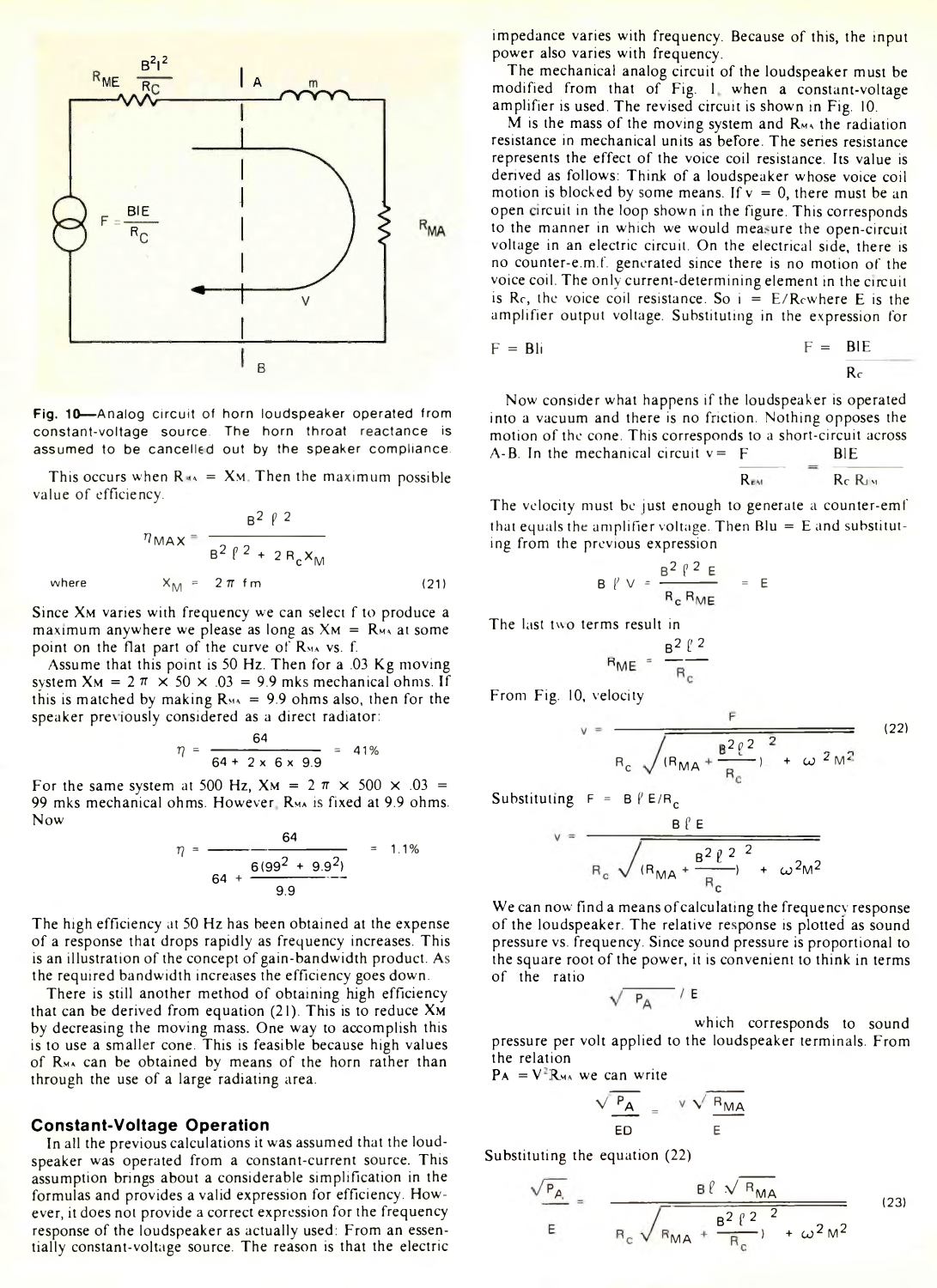Since  $\omega$ m increases with frequency, the response begins to drop above the frequency where  $\omega$  mbecomes comparable in magnitude to

$$
(R_{\rm MA} + \frac{B^2 \ell^2}{R_c})
$$

Using the constants for the horn speaker whose efficiency was previously derived for 50 Hz and 500 Hz.

At 50 Hz.  $E = 6 \sqrt{(9.9^2 + \frac{8^2}{6})^2 + (6.28 \times 50 \times .03)^2}$ 

At 500 Hz.  
\n
$$
A \t 500 Hz.
$$
\n
$$
B \sqrt{9.9}
$$
\n
$$
B \sqrt{9.9}
$$
\n
$$
6 \sqrt{(9.9^{2} + \frac{8^{2}}{6})^{2} + (6.28 \times 500 \times .03)^{2}}
$$

#### $= 0.30$

 $= 0.42$ 

This is a drop in response of 2.5 dB. The previous calculation for constant current operation showed a drop of over 16 dB. Substantially better frequency response can be obtained with a constant-voltage source because the electric impedance of the speaker decreases at high frequencies and permits more current to flow.

# **Midrange and High-Frequency Horn Speakers**

To this point we have considered only the case where a horn is added to a direct-radiator loudspeaker. Where both extreme low-frequency range and power capability are not needed,

horn loudspeakers can be made more efficient by using small, light, rigid diaphragms. Small diaphragms reduce the value of Rwa, increasing the efficiency; the moving mass is also lowered, extending the high-frequency response. The smaller driver unit is capable of handling large amounts of power without excessive diaphragm excursion because of the greater load into which it works. The expression for the power output of a loudspeaker indicates that, for a given amount of acoustic power at a given frequency, the required rms velocity is inversely proportional to the square root of the mechanical radiation resistance imposed by the acoustic load. The required excursion is proportional to the velocity. A 10-inch come as a direct radiator, with an area of .05 m2, works into 8.25 ohms at 50 Hertz. Horn-loaded to 96 ohms, its excursion for a given acoustic output would be

$$
\sqrt{\frac{8.25}{96}}
$$

96 or about 0.3 times as great as before. Alternatively, the cone size could be reduced and the radiation load maintained by decreasing the area of the horn throat, which would result in a longer horn.

The excursion varies inversely as the square of the frequency; consequently this requirement becomes rather unimportant except in the bass range. If a direct radiator requires a 3/8-inch peak excursion at 50 Hz, this would be decreased to perhaps 1/8-inch by horn loading. At 500 Hz the excursion would be only 0.0013". Since it is easy to obtain appreciably greater excursions than this in small-diaphragm drivers, mid-range speakers for horn loading can be made quite small. A 3-inch diameter diaphragm is typical in such an application. Diaphragms of this type are frequently domeshaped and made of aluminum alloy or formed plastic. Consequently they are extremely light. Tweeters use even smaller diaphragms and lighter voice coils. *ft.*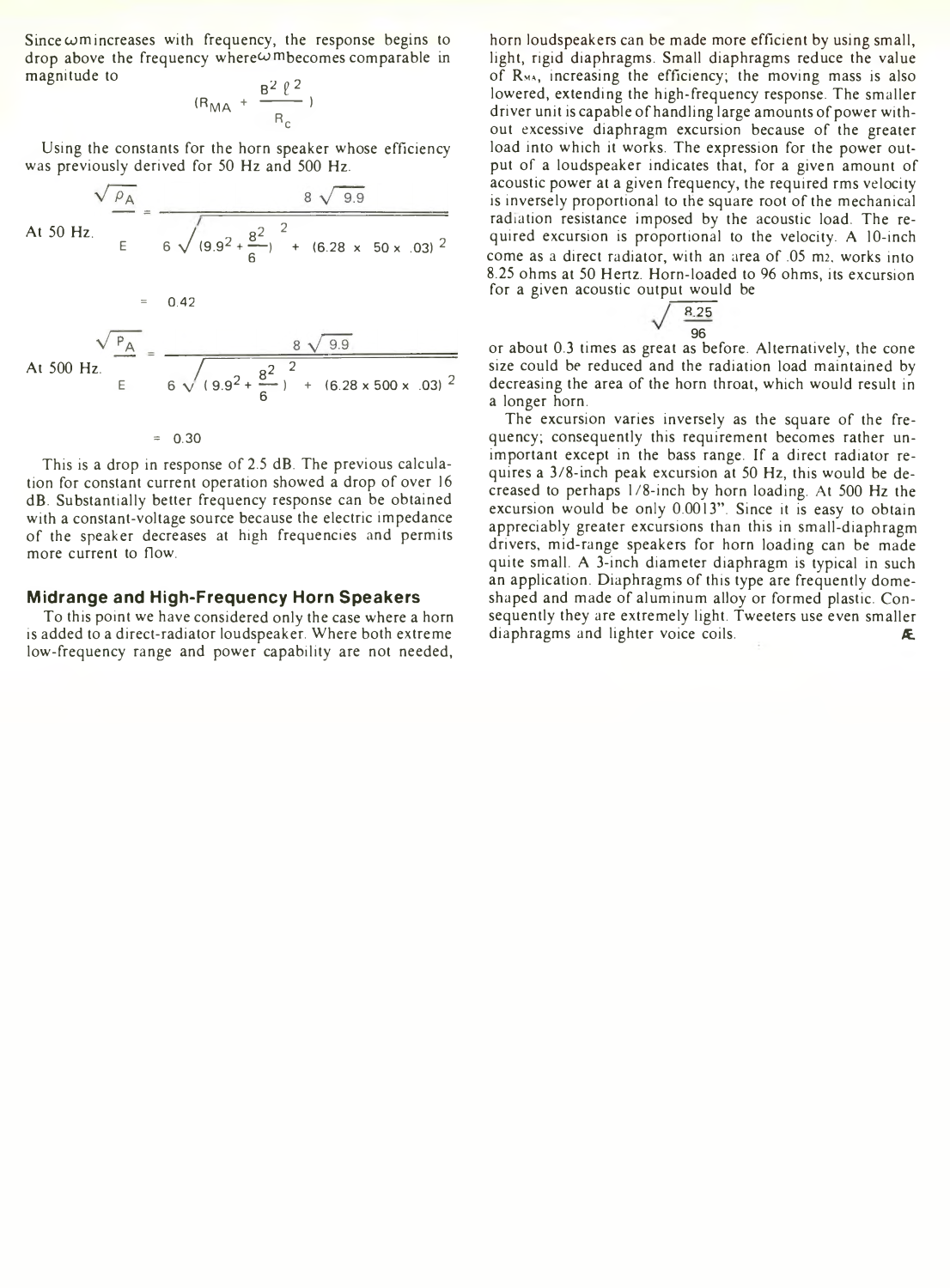# **The Why and How of Horn Loudspeakers**

# **Victor Brociner\***

**JBL 2390 horn**

**A REXAMPLE OF NOTH Speaker**<br> **A below**. The horn unit is desi<br> **A quency range above 500 Hz**<br> **WAY theater speaker system. n example of horn speaker performance is worked out below. The horn unit is designed to operate in the frequency range above 500 Hz as part of a powerful two-**

|               | $R_c$ = 12 ohms                                                                     |
|---------------|-------------------------------------------------------------------------------------|
|               | $B = 1.9$ webers/meter <sup>2</sup>                                                 |
|               | $1 = 1.75$ meter                                                                    |
|               | $B^2$   2 = 22 webers <sup>2</sup> /meter <sup>4</sup>                              |
|               | $ST = 3.14 \times 10^{-4}$ meter <sup>2</sup>                                       |
|               | $S_D = 28.3 \times 10^{-4}$ meter <sup>2</sup>                                      |
| $S_D/S_T = 9$ |                                                                                     |
|               | $R_{MA}$ = $9 \times 28.3 \times 10^{-4} \times 407$<br>= 10.4 mks mechanical ohms. |

**The initial efficiency at frequencies for which the moving mass has negligible effect:** 22

$$
= \frac{22}{22 + 12 \times 10.4} = 16\%
$$

If the mass is .002 Kg, at 500 Hz:  $2 \pi fm = 6$  mks mechanical ohms and at 5 kHz:  $2\pi fm = 60$  mks mechanical ohms **For constant-voltage operation, using equation (23):**

At 500 Hz: 
$$
\frac{\sqrt{p}}{E} = \frac{1.9 \times 1.75\sqrt{10.4}}{12\sqrt{(10.4 + 22/12)^2 + 6^2}} = .065
$$
  
At 5 kHz:  $\frac{\sqrt{p}}{E} = \frac{1.9 \times 1.75\sqrt{10.4}}{12\sqrt{(10.4 + 22/12)^2 + 60^2}} = .016$ 

**Response is down 12 dB at 5 kHz. This can be partially compensated by making the compliance of the front air chamber resonate with the moving mass as previously described. These calculations illustrate the fact that careful design is required to enable a horn speaker to span even as little as 3 octaves. The magnetic field is not readily increased greatly over the value used above, in the present state of the art. The radiation resistance at the diaphragm is determined by the diaphragm size and throat size. Increasing the diaphragm size raises the mass, and is the wrong direction to go. Decreasing the throat size helps but lowers the efficiency and can increase distortion, as will be explained later. Reducing the voice, coil resistance is not an admissible expedient because it changes the impedance rating of the speaker, which is specified. This leaves reduction of moving mass, which is the means used in the design of tweeters.**

# **Front Air Chamber**

**Part II**

**The front air chamber can be used to advantage to extend high-frequency response. However, with a simple coupling chamber between the diaphragm and the horn throat, interference can occur at the throat between sounds originating at different points on the diaphragm. Figure 11A shows two paths from diaphragm to throat. If the diaphragm is 2 inches in diameter and the horn throat is spaced 0.1 inch from the diaphragm, the distance from diaphragm to throat AB is 0.1 inch while the distance A B is 1.0 inch. Sounds arriving along these two paths differ in phase by 180 degrees at 7500 Hz, i.e., they oppose each other.**

**At other frequencies there are cancellations and reinforcements to various degrees. The frequency response is ragged and drops at high frequencies. Interference is minimized in highfrequency speakers by means of** *phasing plugs* **which provide equal path lengths from different parts of the diaphragm to the throat. One type of phasing plug is shown in cross-section in Fig. 1 IB. For good response to 20 kHz, where one-half wavelength is 0.67 inch, phasing plugs must be carefully designed and manufactured with great accuracy. This section of a quality tweeter somewhat resembles a fine watch in the impression it gives of precision.**



**Fig. 11 — Horn loudspeaker cross-section.**



**Fig. 12— A, sectoral horn; B, diffraction horn.**

### **High Frequency Distortion**

**The maximum amplitude of vibration of the diaphragm is inversely proportional to frequency. The formula for the acoustic output of a horn loudspeaker whose diaphragm works into an acoustical resistance is ^ "**

$$
P_{\rm A} = \frac{7930 \, \text{f}^2 \, \text{S} \, \text{f}^2 \, \text{d}^2}{\text{S} \, \text{T}} \tag{24}
$$

**where d = maximum excursion, one side.**

**Vice President Engineering, H. H. Scott, Inc.**